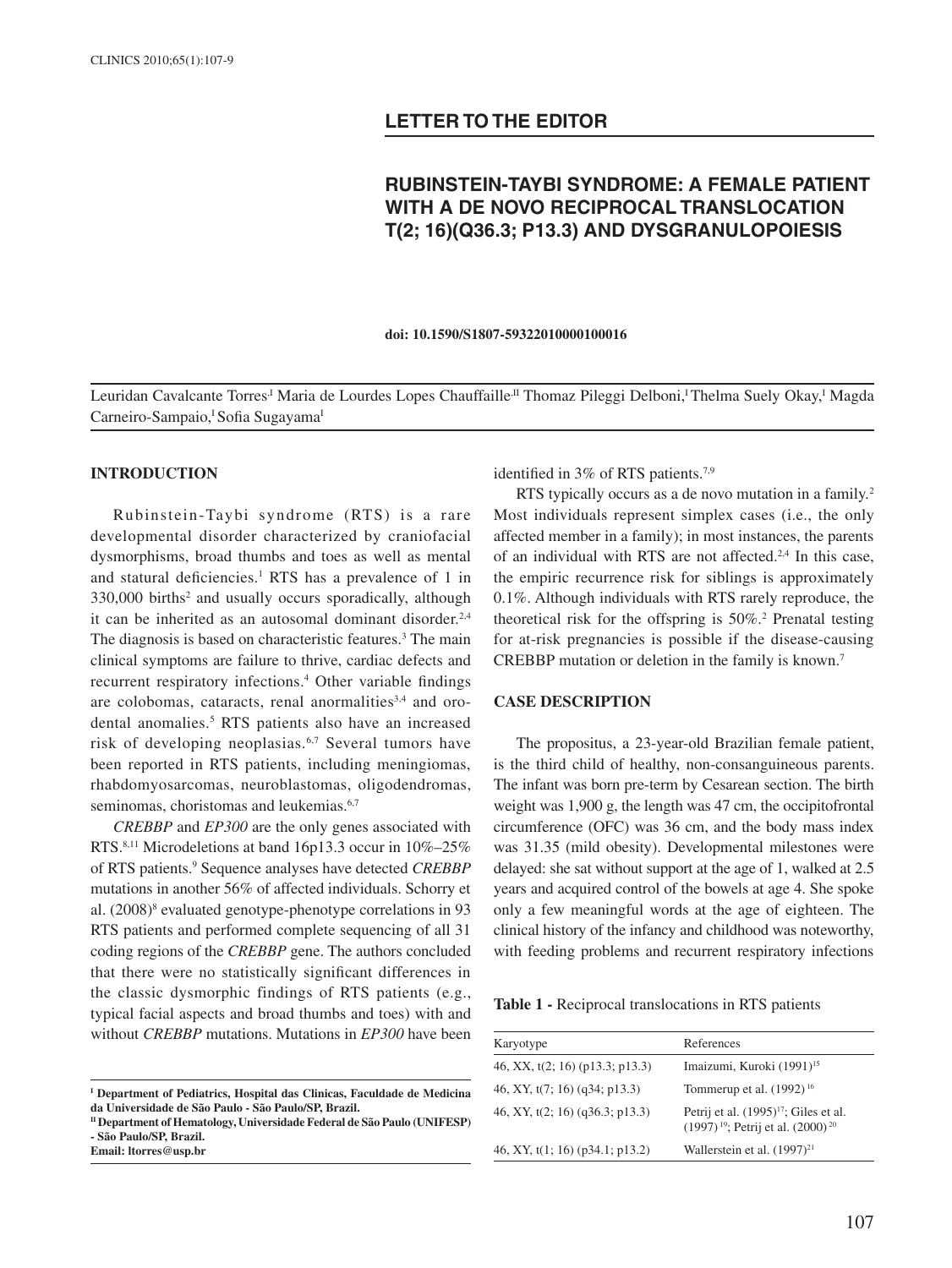

**Figure 1 -** A patient with the facial dysmorphisms typical of RTS

(sinusitis, otitis medias, tonsillitis and pneumonias) from two months of age until the age of five. Splenomegaly was observed at 21 years of age, and a detailed immunological analysis of this patient was performed by Torres  $(2008)^{13}$ . Persistent mild to moderate leukocytosis (13,000 to 26,000/ mm<sup>3</sup>) was observed despite the absence of clinical signs of infection. Forty to fifty percent of blood neutrophils presented with scarce or absent granules. A myelogram also showed dysgranulopoietic granulocytes.

A physical examination at 23 years of age showed a weight of 61 kg  $(75 < p < 97.5)$ , a height of 139.5 cm (p<2.5) and an OFC of 49.5 cm (p<2.5). Pertinent physical characteristics were highly arched eyebrows, downwardslanted palpebral fissures, a beaked nose, nasal septum below alae, a highly arched palate and posteriorly angled ears (Figure 1). She also had broad, radially deviated thumbs and broad halluces (Figure 2).



**Figure 2 -** Broad and radially deviated thumbs

Chromosome preparations were obtained from peripheral blood lymphocytes from the propositus and her parents. Karyotyping with GTG banding was performed at the  $450-550$  band level using standard methods<sup>9</sup> by the Fleury Laboratory. The patient's karyotype showed a balanced reciprocal translocation between chromosomes 2 and 16 without visible deletion; the full karyotype is 46, XX, t(2;16) (q36.3; p13.3) (Figure 3). The parent's karyotypes were normal, so this translocation was *de novo*. The recurrence risk for the parents is very low (approximately 0.1%).

| $\mathcal{L}_{\mathcal{A}}^{\mathcal{A}}(\mathcal{A})=\mathcal{L}_{\mathcal{A}}^{\mathcal{A}}(\mathcal{A})\mathcal{L}_{\mathcal{A}}^{\mathcal{A}}(\mathcal{A})$<br>ļ<br>i | 퉢                   | anaes<br>gilling |           |                          | ់(                   | š<br><b>CHINE</b> |
|---------------------------------------------------------------------------------------------------------------------------------------------------------------------------|---------------------|------------------|-----------|--------------------------|----------------------|-------------------|
| 1                                                                                                                                                                         | 2                   | 3                |           |                          | $\ddot{\phantom{1}}$ | 5                 |
| H                                                                                                                                                                         | a<br>a              | ł                | i         | gate<br>NGC              | e<br>F               | ii                |
| 6                                                                                                                                                                         | $\scriptstyle\rm 7$ | 8                | 9         | 10                       | $\mathbf{11}$        | 12                |
| Ìś<br>13                                                                                                                                                                  | ài<br>$\bf{l}$      | ₫ś<br>15         |           | <b>BACDAR</b><br>ä<br>16 | Ħ<br>17              | ã š<br>${\bf 18}$ |
| à B                                                                                                                                                                       | ã X                 |                  | λħ        | ή,                       | i                    |                   |
| 19                                                                                                                                                                        | 20                  |                  | $\bf{21}$ | $\bf{22}$                | $\bf x$              | Y                 |
|                                                                                                                                                                           |                     |                  |           |                          |                      |                   |

**Figure 3 -** GTG banding karyotype

## **DISCUSSION**

Chromosomal rearrangements involving band 16p13.3 form the minority (0.6%) of *CREBBP* mutations.18 There have been seven reported cases of chromosomal rearrangements in RTS patients, and four of these were translocations.14-18

The 4-year-old RTS boy described by Petrij et al.  $(1995)^{17}$  presented with the same translocation  $(2; 16)$  with the same breakpoints as our patient. The common clinical findings of this boy and our patient were feeding problems, short stature and recurrent respiratory infections. To the best of our knowledge, our RTS patient is the third reported case with a *de novo* reciprocal t (2;16) (q36.3; p13.3).

We found no other studies describing RTS patients with dysgranulopoietic neutrophils. As RTS patients have an increased risk of hematological malignancies,<sup>6</sup> appropriate laboratory testing and hematological follow-up are warranted.